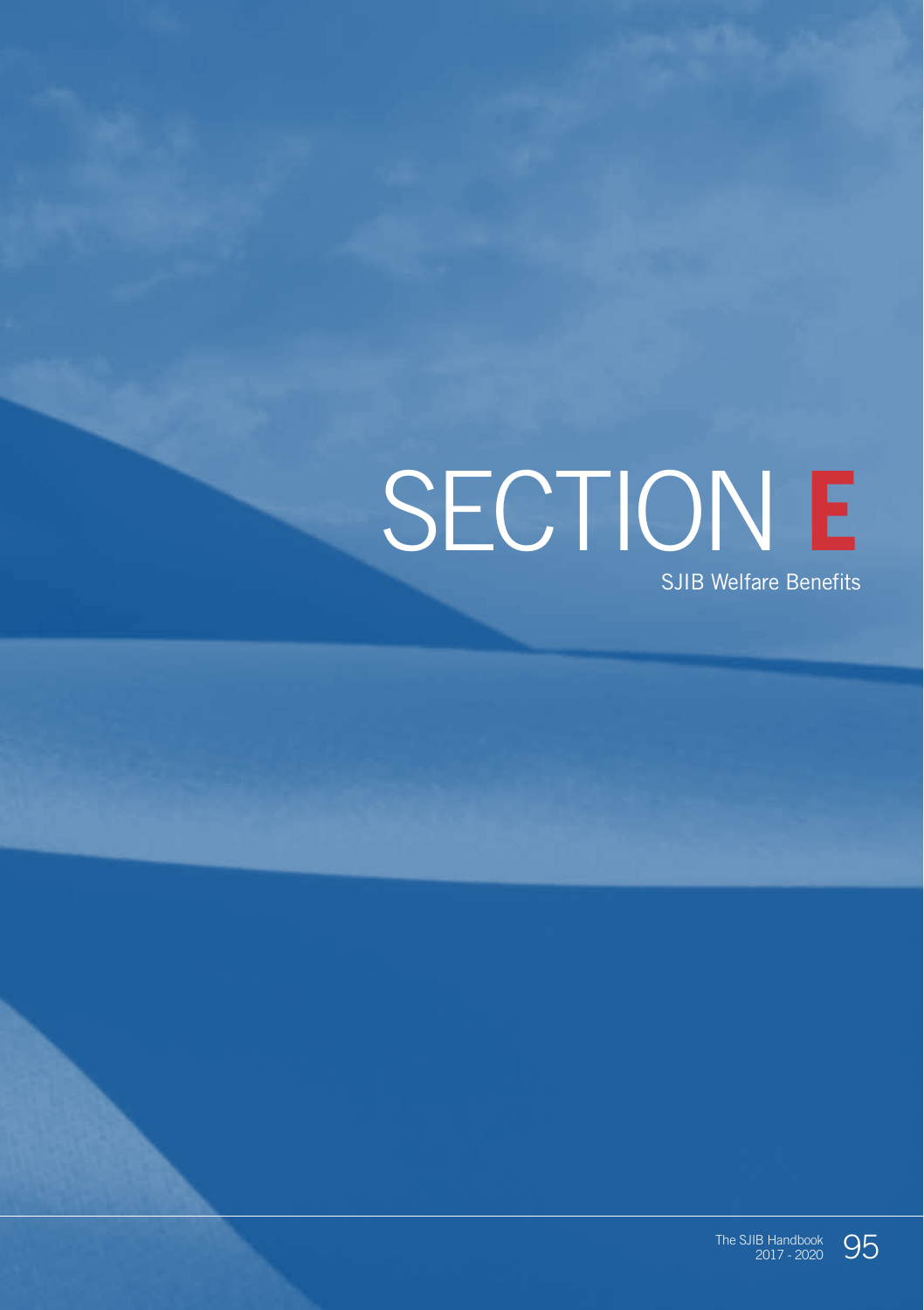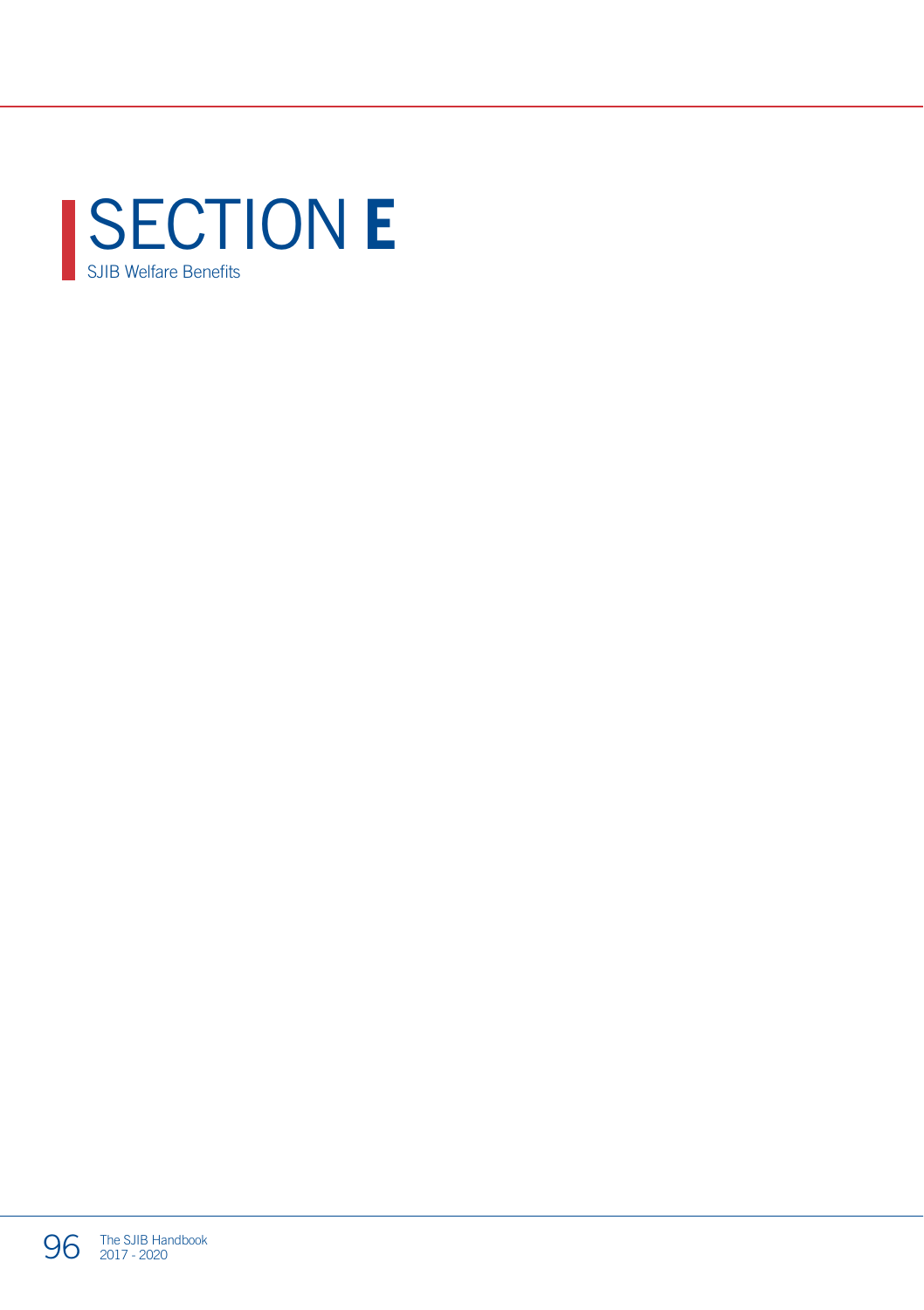| E1  | Operatives Covered by SJIB Welfare                  |  |
|-----|-----------------------------------------------------|--|
|     |                                                     |  |
| E2  | SJIB Employer Participants ----------------- 98     |  |
| E3  | Obligation to Purchase Welfare Credits -- 98        |  |
| E4  | Welfare Benefit Schemes ------------------ 98       |  |
| E5  |                                                     |  |
| E6  | Total Disability Waiver ----------------------- 100 |  |
| E7  | Exclusions from Benefits ------------------ 100     |  |
| E8  |                                                     |  |
| E9  | Notification of a Sickness Benefit                  |  |
|     |                                                     |  |
| E10 | Notification of Other Benefit Claim ------ 102      |  |
| E11 |                                                     |  |
| E12 | <b>Relaxation of Rules Governing</b>                |  |
|     | Entitlement to Welfare Benefits ---------- 102      |  |
| E13 | Administration of Schemes --------------- 103       |  |
| F14 | SJIB Contact Details ---------------------- 103     |  |
|     |                                                     |  |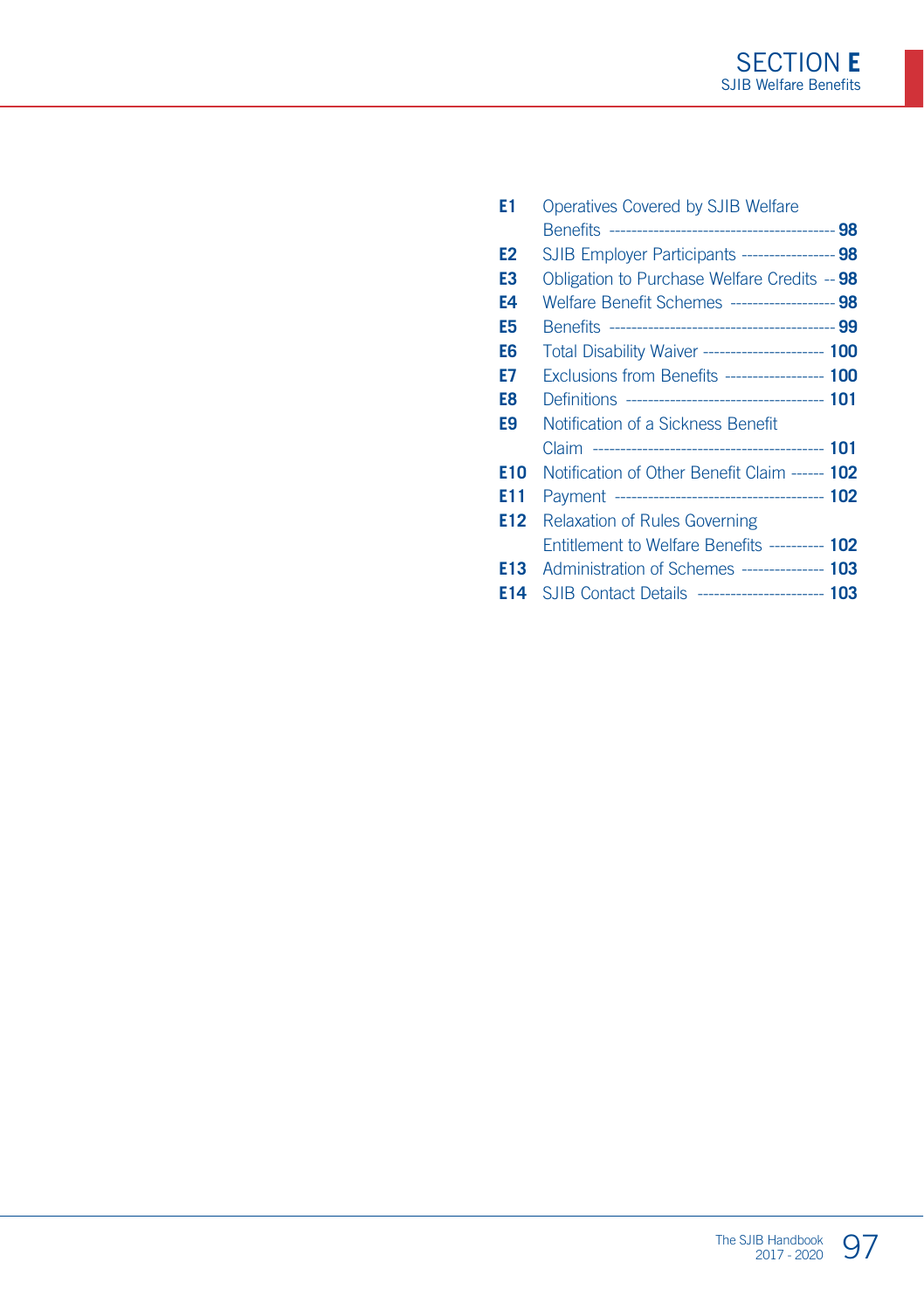# E1. Operatives Covered by SJIB Welfare Benefits

- E1.1 These benefits shall apply to all Technicians, Approved Electricians, Electricians, Labourers, Adult Trainees and Apprentices whose wages and working conditions are determined by the SJIB.
- E1.2 They also apply to newly graded Electricians who complete their apprenticeship during the Contribution Year and who have been in continuous employment with a Member for not less than eight weeks prior to the sickness or accident in respect of which a claim is made.

### E2. SJIB Employer Participants

E2.1 Participation is compulsory for all employers registered as members of the SJIB who operate within the Electrical Contracting Industry in Scotland.

# E3. Obligation to Purchase Welfare Credits

- E3.1 The employer is required to purchase the appropriate weekly credits from the SJIB on behalf of each Operative.
- E3.2 Each week extends from Sunday midnight to Sunday midnight or part of a week during which the Operative is employed (minimum of four full working days. Days of public holiday count as days worked and authorised leave also counts).
- E3.3 The 12-month period during which the employer is purchasing credits will be known as the Contribution Year. Benefit shall be paid provided the Operative has not less than eight consecutive Welfare Credits immediately prior to the date of incapacity.

### E4. Welfare Benefit Schemes

#### E4.1 **SJIB Welfare Only Credits**

- (a) Employers can purchase Welfare Only Credits for their Operatives and make alternative arrangements for holiday pay.
- (b) The Welfare Only Credits cover:
	- (i) Sickness, Accident and Group Life Insurance Benefits.
	- (ii) Private Health Insurance (see Section F for details)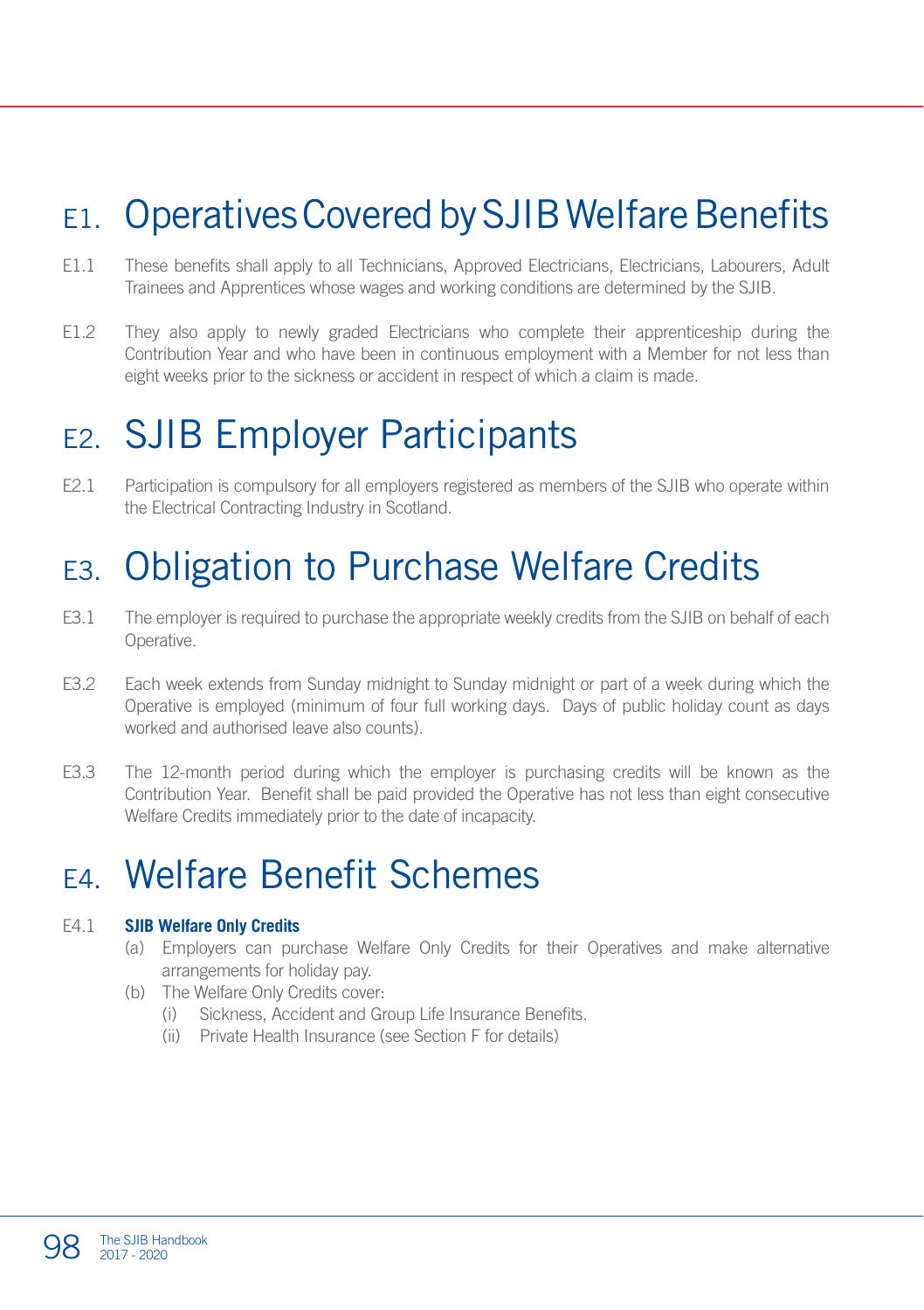#### E4.2 **Protection for You**

- (a) Employers may wish to provide Operatives with a more bespoke level of cover and therefore may choose to participate in the Protection for You Scheme. This Scheme allows employer to pick and choose the cover they require.
- (b) Protection for You covers some, or all, of the following:
	- (i) Core Cover, which includes Sickness, Accident and Group Life Insurance Benefits.
	- (ii) Combined Cover which covers all elements listed in (i) above and Private Health Insurance.
	- (iii) Private Medical Insurance (see Section F for details).
	- (iv) Dental Cover.
- (c) Employers will be required to make alternative arrangements for holiday pay.

#### E5. Benefits

#### E5.1 **Sickness Benefit**

- (a) The Sick Pay Scheme provides a top-up payment to Statutory Sick Pay after the first two weeks of absence due to sickness or injury.
- (b) The value of this payment is listed in Appendix B1.
- (c) Payment commences on the 11th normal working day of absence following 10 continuous full normal working days of absence due to sickness or injury. Intervening days of paid holiday will not count as qualifying days and will be disregarded when calculating an Operative's entitlement to payment. Payment of sickness benefit will cease after 52 weeks of incapacity and cannot be claimed again until the Operative has been back at work for at least 52 weeks.

#### E5.2 **Death Benefit**

(a) Subject to the minimum requisite Welfare Credits having been accrued immediately prior to the death of an Operative, Death Benefit For Any Cause as shown in Appendix B1 shall, at the sole discretion of the Trustees, be paid upon proof of death to the Beneficiary or Beneficiaries of a deceased Operative or, in appropriate cases, to his personal representative(s) by the SJIB. Beneficiaries of the deceased shall include any of the following - spouse, partner, children, parents, brother, sister or any other nominated beneficiary.

#### E5.3 **Accidental Death on Site Benefit**

(a) Subject to the minimum Welfare Credits having been accrued and in the event of death occurring as the result of an accident at work, Accidental Death Benefit (On-Site), as shown in Appendix B1, shall be payable to the dependant(s), in addition to the Death Benefit For Any Cause (see Section E5.2 above).

#### E5.4 **Accidental Dismemberment Benefit**

(a) Should an Operative sustain an accidental bodily injury which, independent of all other causes, is the direct cause of the loss of one or both hands, the loss of one or both feet or the loss of sight of one or both eyes, and if such loss occurs within 180 days after the date of sustaining the injury, the maximum amount payable for such injury is shown in Appendix B1.

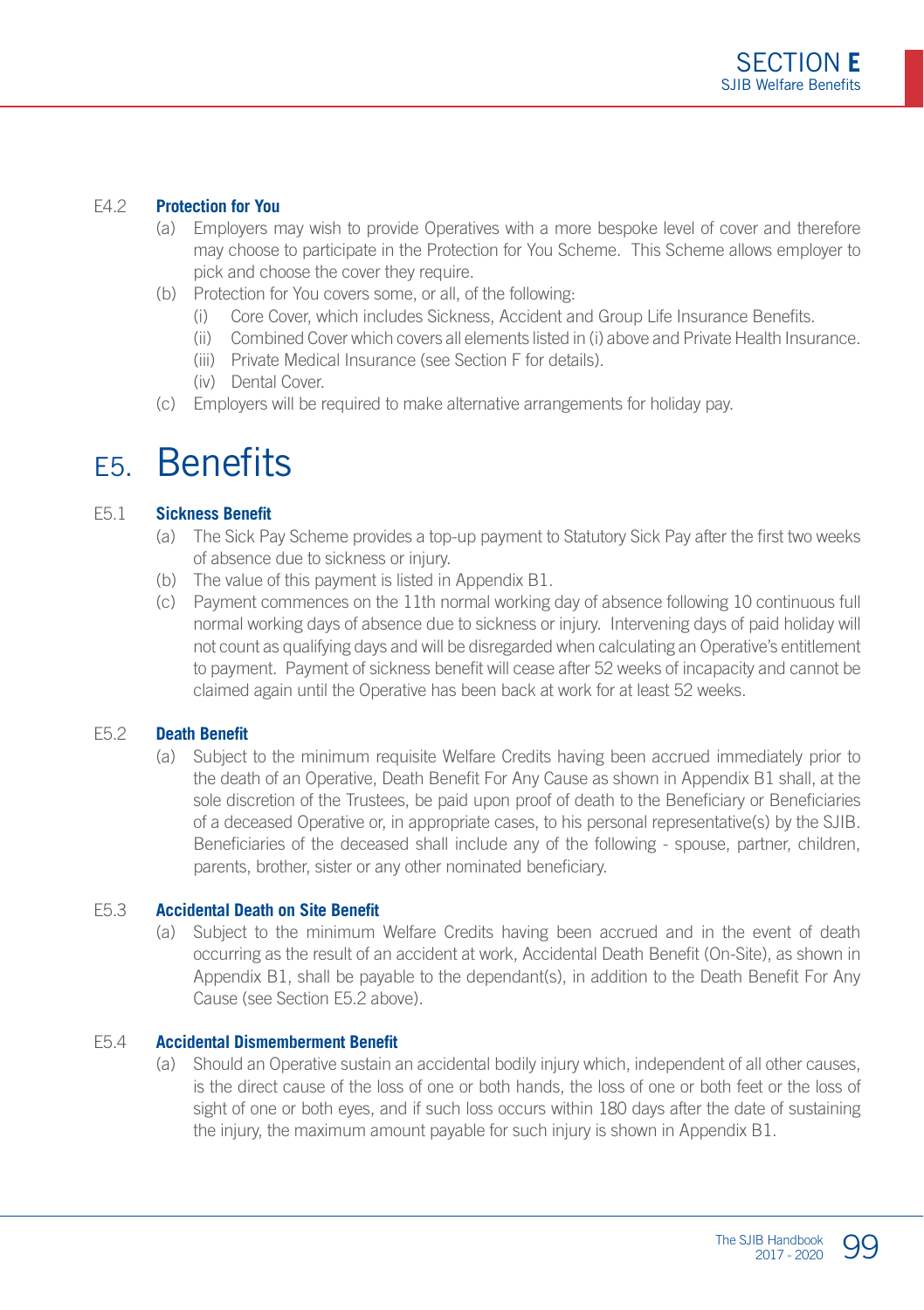### E5. Benefits continued

#### E5.5 **Permanent & Total Disability Benefit**

- (a) In the event of an Operative becoming Permanently & Totally Disabled through an accident, other than any loss of hands, feet or sight, such that the Operative is unable to engage in any gainful occupation and that such disability has continued for a period of not less than 52 weeks and that the disability is certified by a Doctor , there will be payable the full sum shown in Appendix B1.
- (b) Where an Operative suffers some other serious illness or injury other than that specified above and if, as a result of such illness or injury, the Operative is unable to ever work in the future in his SJIB Grade, the Operative is recommended to contact the Electrical Industries Charity at www.electric alcharity .org. Union members may also contact Unite the Union Benevolent Fund at https://www.unitetheunion .org/why-join/member -offers-and-benefits /memberoffers/benevolent-fund/
- (c) Payment of a Permanent & Total Disability Benefit will be in lieu of any other benefit whether it is the Disability Waiver Benefit or Death Benefit.

### E6. Total Disability Waiver

- E6.1 Operatives will be eligible, without extra premium, for Death Benefit and Permanent & Total Disability Benefit after 52 weeks of Sick Pay Benefit has been claimed. Operatives will be required to provide proof of total disability once a year thereafter as required. Subject to the provisions of the Death and Permanent & Total Disability Benefits, eligibility terminates at normal retirement age.
- E6.2 Operatives who wish to implement the Total Disability Waiver should make an application in writing to the SJIB.

### E7. Exclusions from Benefits

- E7.1 No Welfare Benefits will be payable in the event of any one or more of the following circumstances: -
	- (a) If the claimant was employed by a company not in membership of the SJIB at the date of the event giving rise to the claim.
	- (b) If the claimant would not have qualified under the rules applicable to payment of Sickness or Accident benefit.
	- (c) If the company was in breach of its obligations to purchase Welfare Credits.
	- (d) If an Apprentice or Adult Trainee was not registered with the SJIB.
	- (e) During any period of paid benefit.
	- (f) If the claimant has a chronic illness from which excessive and regular claims to benefit have arisen.
	- (g) Contravention of the current SJIB National Working Rules.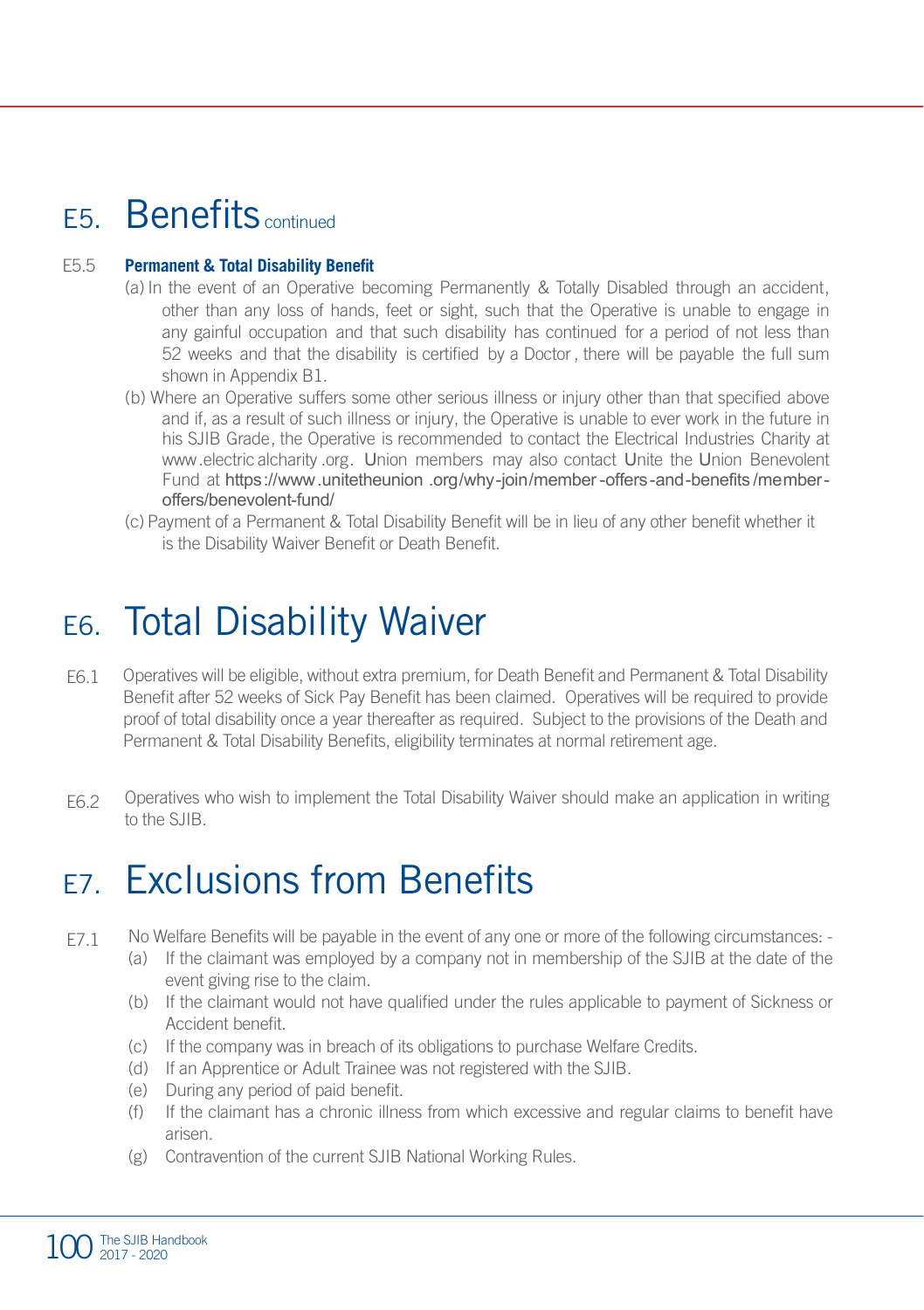- E7.2 In addition, no benefit will be payable in respect of Accidental Dismemberment and Permanent & Total Disability where the bodily injury or disablement which results from or is caused, directly or indirectly, by any of the following causes:
	- (a) Suicide or self-inflicted injury, while sane or insane.
	- (b) Injury incurred to which a contributing cause is the insured person's commission of, or attempt to commit an assault or criminal offence.
	- (c) Insurrection or war, whether war be declared or not, or any act incidental thereto, or participation in any riot.
	- (d) Travel or flight in any aircraft if the insured person is a pilot, officer, or other member of the crew of the aircraft, or if such flight is made for instructional, testing or training purposes.
	- (e) Bodily or mental infirmity, or medical or surgical treatment thereof.
	- (f) Accident, injury or other loss caused wholly or partly by disease, by medical or surgical treatment thereof, or by hernia or infection other than septic infection caused through a visible wound accidentally sustained.

### E8. Definitions

- E8.1 The under mentioned expressions wherever used are respectively limited in meaning to the following (that is to say):
	- (a) ACCIDENT a sudden, violent, external, unforeseen and identifiable event and the word accidental shall be construed accordingly.
	- (b) LOSS OF HAND OR FOOT severance at or above the wrist or ankle joint.
	- (c) LOSS OF SIGHT the total and irrecoverable loss of sight of an eye by accident.

# E9. Notification of a Sickness Benefit Claim

- E9.1 At the start of his incapacity, which is expected to last for more than seven calendar days, the Operative should request from his doctor a Statement of Fitness for Work. This should be forwarded, within one month, to his employer.
- E9.2 The employer should complete an SJIB Claim Form and send it to the SJIB together with a copy of the Statement of Fitness for Work.
- E9.3 If the first Statement of Fitness for Work does not state the date on which the Operative is expected to be fit to resume work, further statements must be obtained and submitted.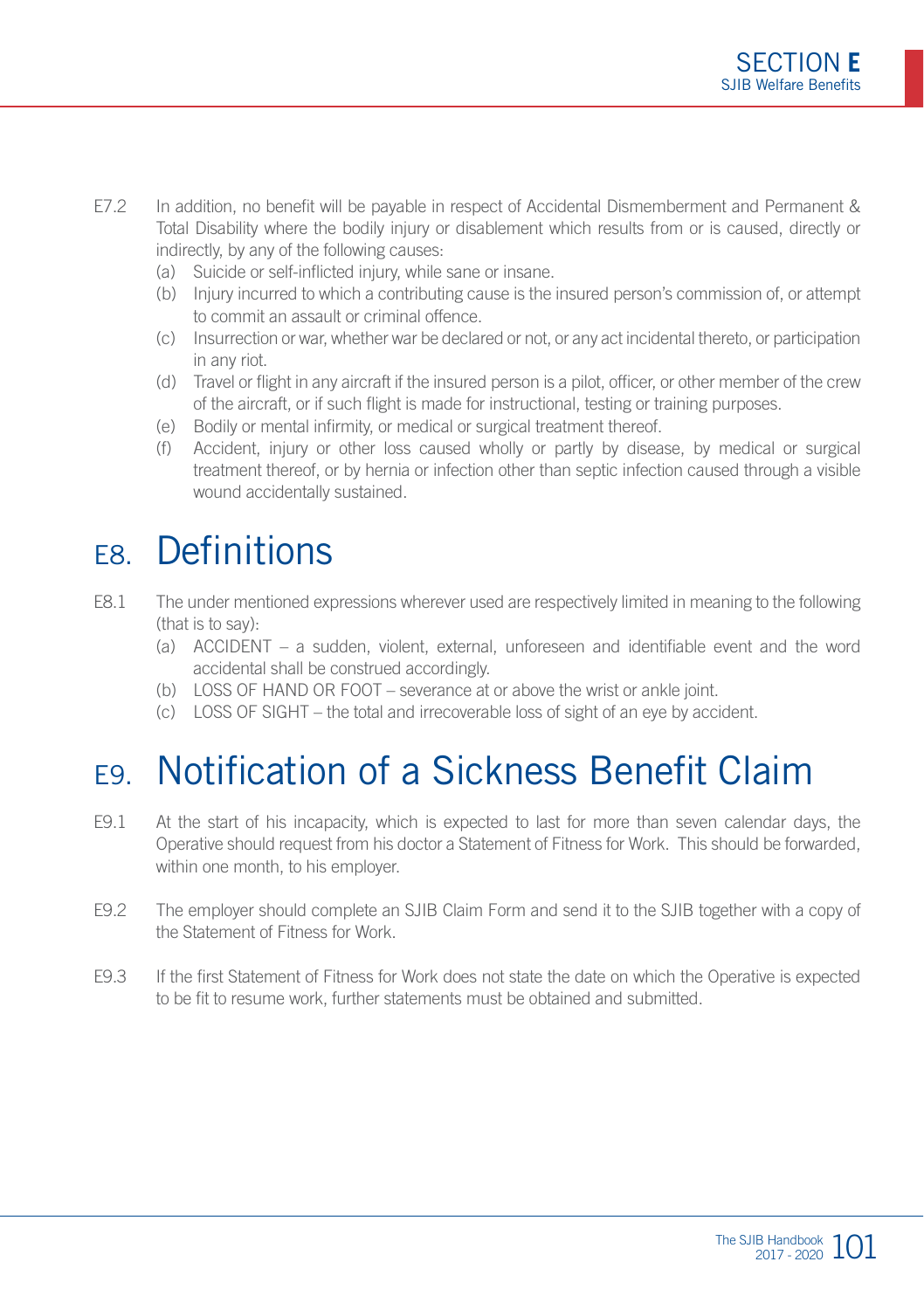# E10. Notification of Other Benefit Claim

- E10.1 If an Operative dies or suffers dismemberment whilst insured under the appropriate schemes, the employer shall immediately notify the SJIB where guidance in respect of the claim will be given.
	- **Note:** Any person who knowingly makes any false statement or representation for the purpose of obtaining benefit renders himself liable to prosecution.

### E<sub>11</sub>. Payment

- E11.1 When the claim for sickness benefit and the Statement of Fitness for Work have been received, the SJIB will assess the claimant's entitlement to benefit.
- E11.2 A remittance will be passed to his employer who will make the necessary payment to the Operative.
- E11.3 If the incapacity continues for an unusually long period, or if the SJIB is not satisfied with the circumstances surrounding any claim, the claimant may be asked to present himself for examination by a medical professional to determine his entitlement to benefit.
- E11.4 If an Operative should sustain an accidental bodily injury which results in more than one loss (see E8.1), payment shall be made only for one loss.

### E12. Relaxation of Rules Governing Entitlement to Welfare Benefits

#### E12.1 **Operatives currently employed following a period of unemployment**

- (a) \*In relation to sickness benefit, when an Operative who is currently employed has a gap of up to four weeks on his welfare credits due to unemployment, the gap (up to a maximum of four weeks) will be ignored for the purpose of assessing entitlement to sickness benefit under the eight weeks rule.
- (b) \*The arrangement at (a) above shall also apply in relation to Death and Accidental Dismemberment Benefits.

#### E12.2 **Operatives who die or suffer dismemberment during a period of sickness**

(a) Where an Operative falls sick and is entitled, under the present rules, to sickness benefit, this may continue for up to 52 weeks. The rule in relation to Death Benefit states that, at the time of death, the Operative must have eight consecutive credits immediately prior to the event, which is not possible if he had been ill for an extended period. The rules shall allow that the Operative remains covered for Death Benefit during the period of sickness and that the cover would extend to a maximum of 52 weeks from the onset of the sickness benefit as long as he is employed.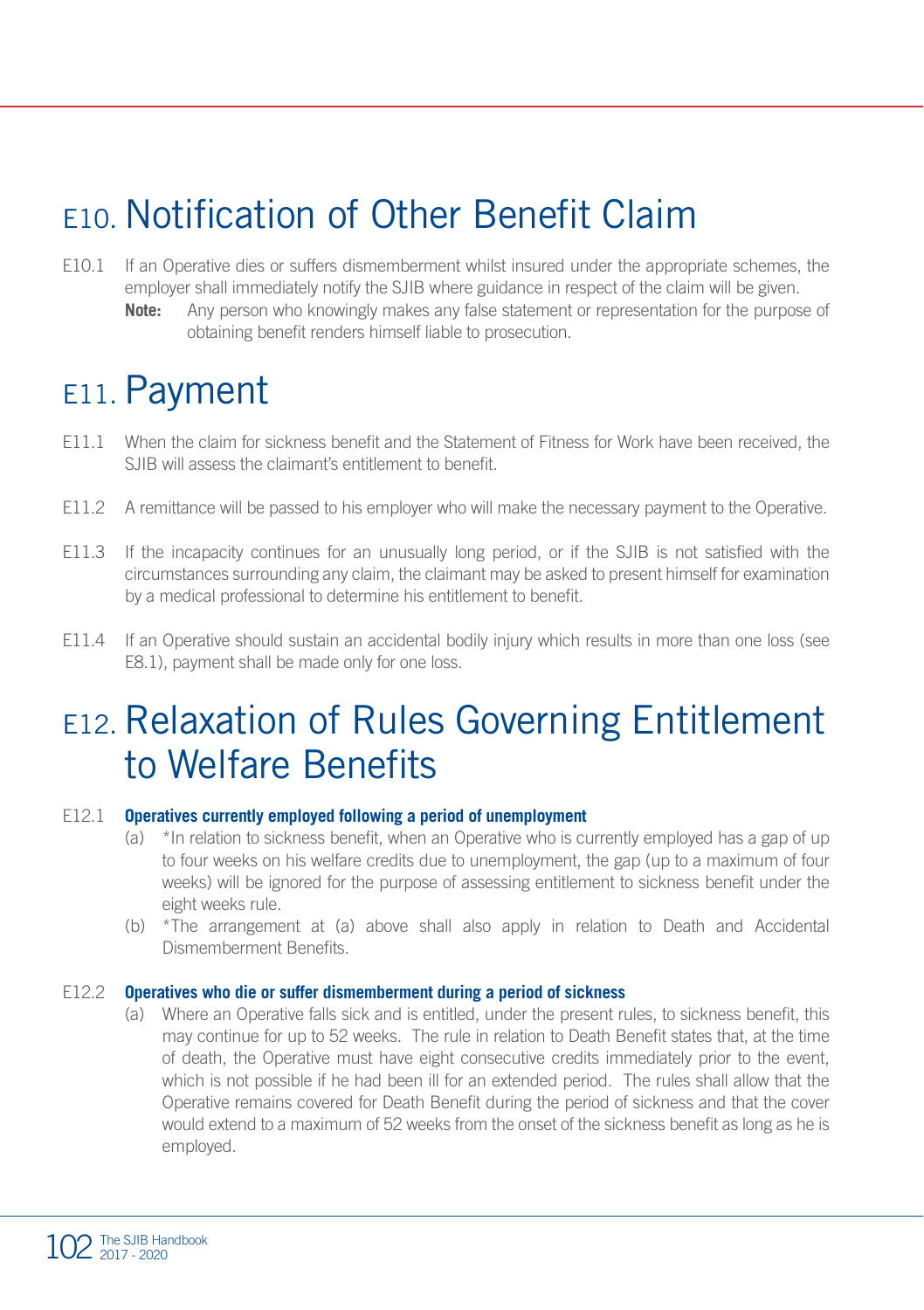#### E12.3 **Operatives who die or suffer dismemberment**

- (a) \*Where an Operative dies or suffers dismemberment within four weeks of being dismissed, a claim for Death or Accidental Dismemberment Benefits should be allowed. Providing the Operative would have been entitled to the benefit at the date when his employment with his last firm was terminated then it would be reasonable to honour the claim. Death Benefit will only be provided if death occurs within four weeks of the termination of his last employment with a member of the SJIB.
- E12.4 The above relaxations of the rules governing entitlement to Welfare Benefits are subject to review by the SJIB.
	- **Note:**\*Cover under Items E12.1(a), E12.1(b) and E12.3 shall only apply when the employer (for whatever reason) terminates the Operative's employment. Cover will not be provided if the Operative left his previous employment of his own accord.

### E13. Administration of Schemes

- E13.1 Responsibility for interpretation and administration of the Schemes and for settlement of all questions arising out of the Schemes shall be vested in the SJIB.
- E13.2 All disputes arising out of this agreement shall be dealt with in accordance with the procedures laid down in the National Working Rules of the SJIB.
- E13.3 The Schemes may be varied or amended at any time by the SJIB.

### E14. SJIB Contact Details

E14.1 Details of the operation of these Schemes may be obtained on request from the SJIB.

**The Benefits Adviser** SIIR The Walled Garden Bush Estate Midlothian, EH26 0SB

Tel: 0131 445 9213 Fax: 0131 445 5548 Email: benefits@sjib.org.uk **www.sjib.org.uk**